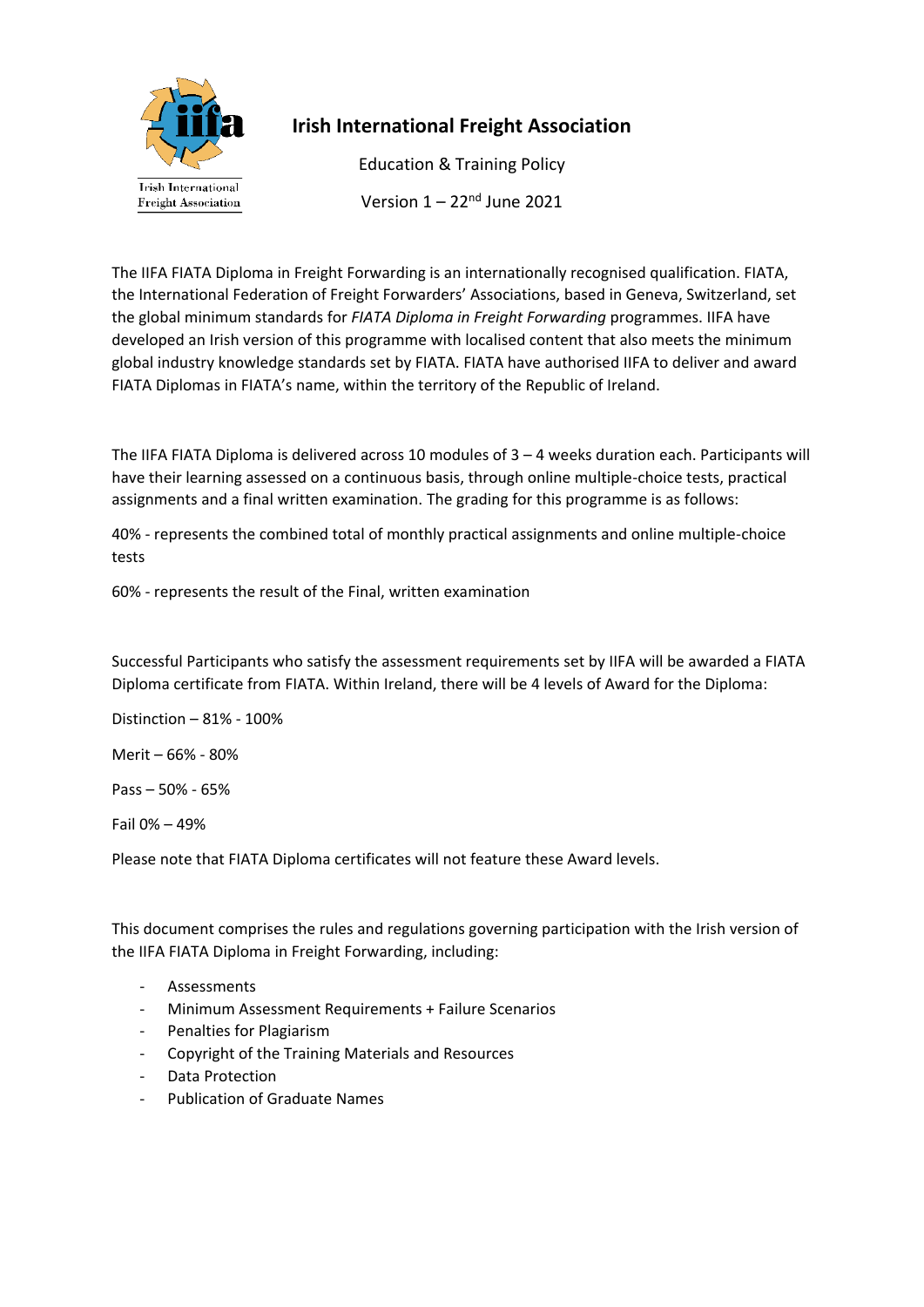# **Assessments**

Participants are continuously assessed through monthly practical assignments, online multiplechoice tests and a final written examination.

## Monthly Module Assignments

Each monthly assignment must be entirely composed of a Participant's own original work. Training manuals and webinars may be and are expected to be used as support by Participants when completing these assignments. Participants may not submit assignments completed with the support of other persons or through utilisation of materials from previous FIATA Diploma Graduates.

# Online Multiple-Choice Tests

Online multiple-choice tests will be available at set times, 6pm – 8pm on dates indicated in advance. Participants will have 30 minutes within that window to undertake their online test. Online tests close at 8pm, which means that online tests commenced at 7:45pm will have only 15 minutes for completion.

Online multiple-choice tests will have questions randomised from a pool of available questions larger in number than the questions available within each multiple-choice test (50). While available remotely and randomised in the manner stated above, Participants are required to undertake these multiple-choice tests independently and may not work with others when completing their online multiple-choice tests.

# Final Written Exam

Upon completion of the final online multiple-choice test, there will be a  $3 - 4$  week study period before the date of the Final Written Examination. The Final Written Exam will comprise multiple sections, based on the modules studied throughout the course. There will be no multiple-choice questions as part of the final Exam. Questions within the Final Exam will be closer in alignment to the Monthly Module Assignments. Examination papers from previous year Groups will not be made available as study aids.

### Time Limits

Deadlines and cut-off dates will be advised in advance to Participants.

Assignments are due by midday the day before the set online Multiple-Choice test for an active Module. Late Assignments will only be accepted by the close of the week (Friday, 6pm) they are due and will incur a -10% mark penalty. Module Assignments will not be accepted after that point.

Online tests are open for the duration of the window highlighted above (6pm – 8pm). Online multiple-choice tests will not be re-opened once they have closed on the date specified.

IIFA respects that Participants can encounter unforeseen and genuine difficulties during their long period of study. Should any Participant experience such circumstances, please engage with the Association Course Providers in a timely manner so that they can arrange for and provide the appropriate supports.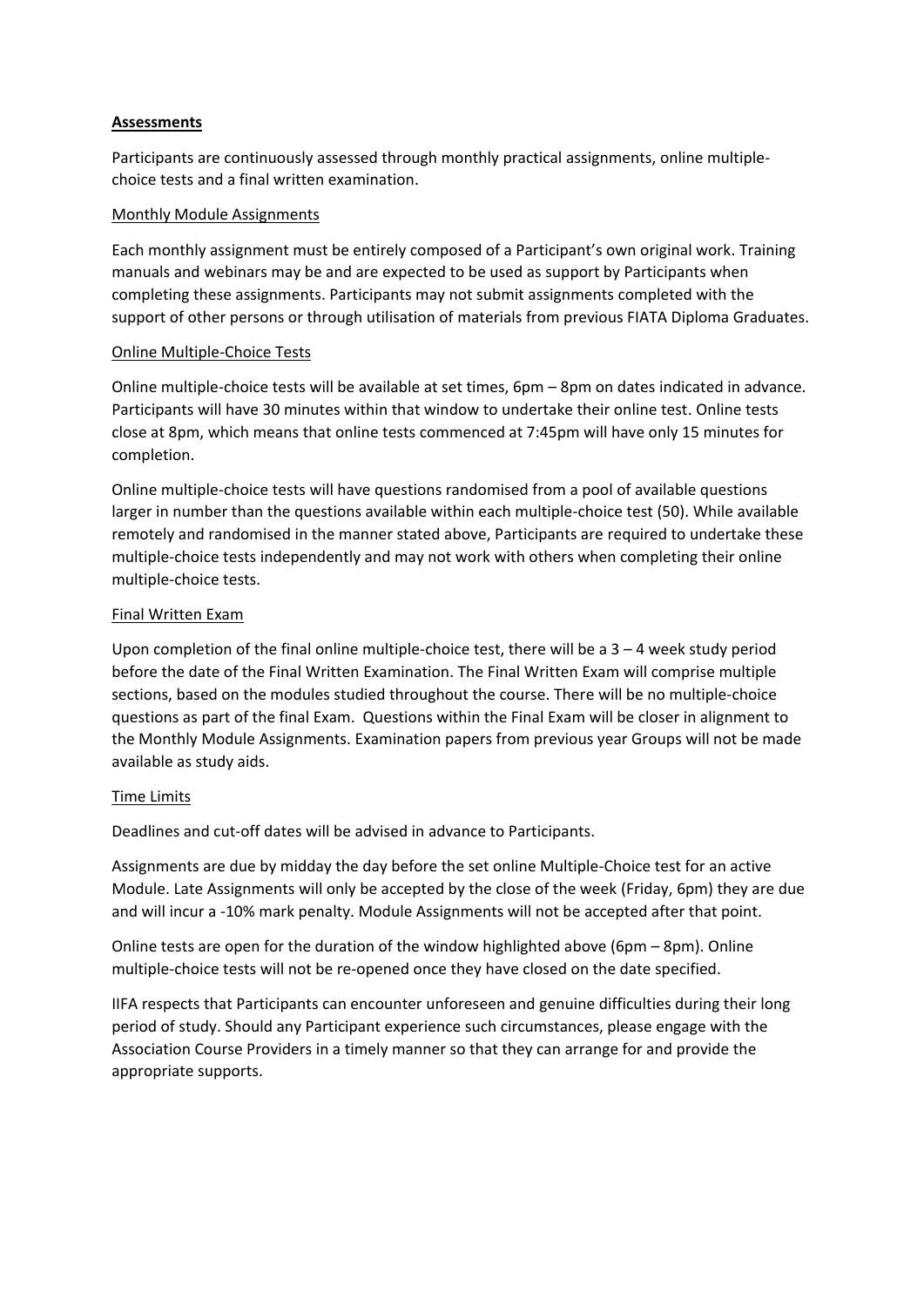## **Minimum Assessment Requirements + Failure Scenarios**

Given the continuous assessment nature of the IIFA FIATA Diploma course, all modules throughout the programme must be passed (achieve a minimum grade of 50%). Participants who fail a monthly module will be offered 1x further attempt to complete that module; a second opportunity to complete the online multiple-choice test and also a second attempt at an alternative assignment, based on the same module. Such second opportunities will be eligible for a maximum grade of 50% of the available online multiple-choice test marks and a maximum grade of 50% of the marks available for the Assignment.

Participants who have failed to submit all assignments and complete all online multiple-choice tests for 2 or more modules a clear 7 days from the date of the Final Examination will not be eligible to sit the Final Examination.

Should a Participant complete the assignments and online tests for each of the 10 modules and fail to achieve the required pass grade for at least 8 of the monthly assessments and/or the required pass grade for the Final Exam paper, they will not be successful in attaining the FIATA Diploma in Freight Forwarding.

# **Penalties for Plagiarism**

Should a Participant be found to have completed/ submitted Assignment work that was not their own/ was completed by another, their grades for that Assignment test will be forfeited against the module in question (resulting in zero marks). Should such actions be found to have occurred a second time, the Participant may continue with the training for their own education and selfdevelopment, but they will not be in a position to be awarded a FIATA Diploma upon completion of the course.

# **Copyright of the Training Materials and Resources**

All training materials including the training manuals, the content, examples within, their appendices, the monthly module assignments and their model answers, the webinars and all additional material made available through Moodle are set and prepared on behalf of Irish International Freight Association shall be the property and copyright of Irish International Freight Association.

# **Data Protection**

All submitted monthly assignments, online assessments and final examination papers shall be preserved for 13 months from the date of completion of the course (day of the Final Written Exam). The course commences on Registration Evening and concludes on the day of the Final Written Examination.

When this 13 month period expires, all such materials will be confidentially destroyed/ deleted.

IIFA FIATA Diploma enrolment sheets will be retained by the Association for future reference and award clarification purposes.

Upon completion of the course, it will be necessary for Participants to submit a document entitled *Application Form for The Fiata Diploma In Freight Forwarding* to FIATA. IIFA will distribute, collect